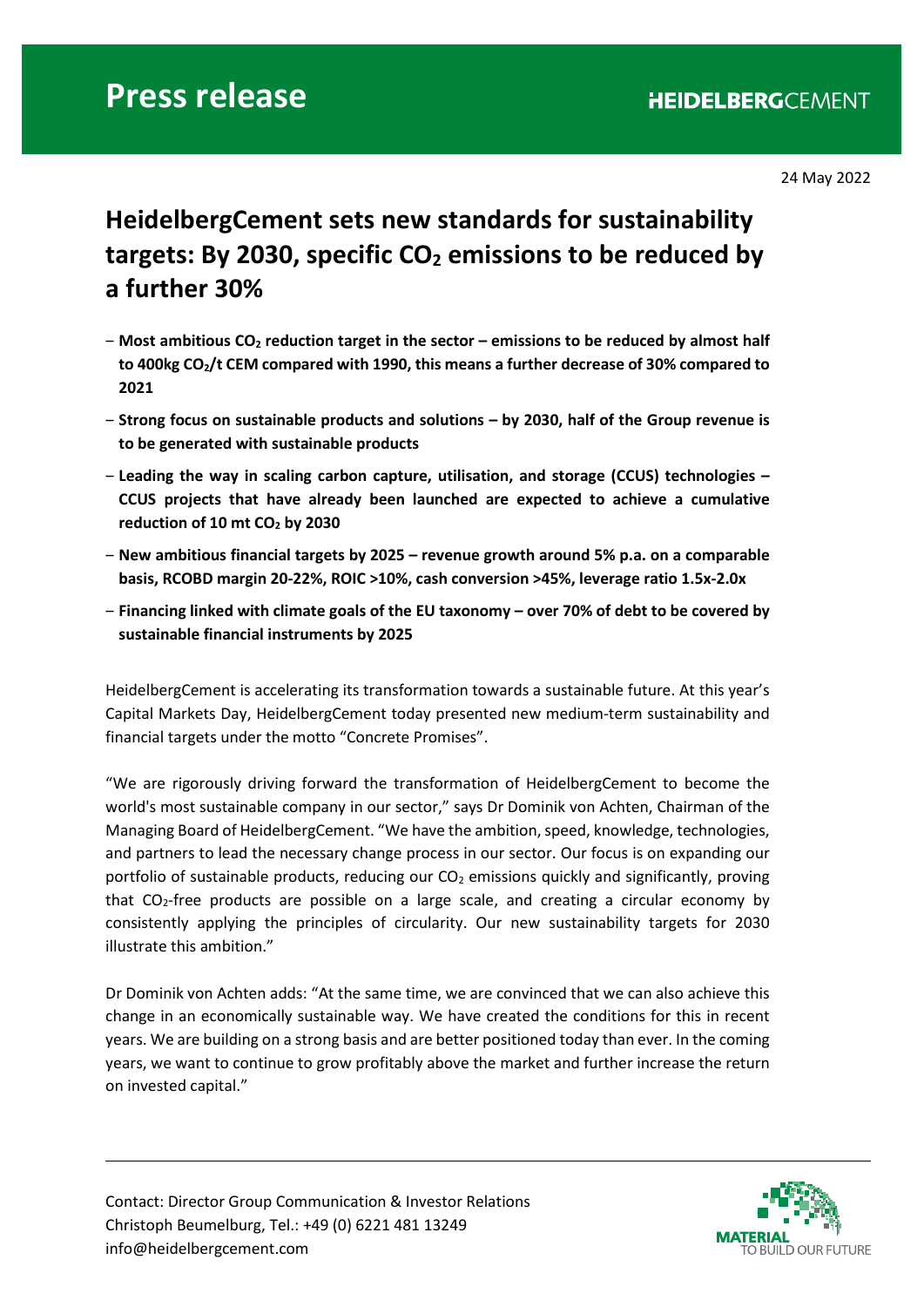## **New climate targets and sustainable products as game changers for profitable growth**

Dr Nicola Kimm, Member of the Managing Board and Chief Sustainability Officer of HeidelbergCement, says: "We are significantly tightening our climate targets. With the reduction of specific net  $CO<sub>2</sub>$  emissions to 400kg/t of cementitious material by 2030, we are establishing the most ambitious goal in the sector." This target corresponds to a reduction of 47% compared with the base year 1990 and is significantly higher than the previous reduction target of 33% for 2030 in the same period. Compared to 2021, the company aims to reduce  $CO<sub>2</sub>$  emissions by a further 30%. Thus, in the next eight years,  $CO<sub>2</sub>$  emissions are to decrease more strongly in percentage terms than in the last three decades. "We are focusing on the optimisation of products and processes, as well as in particular on the expansion of  $CO<sub>2</sub>$  capture, utilisation, and storage (CCUS)", adds Dr Nicola Kimm. The company aims to achieve net zero emissions by 2050 at the latest. At HeidelbergCement, the reduction of  $CO<sub>2</sub>$  emissions is also embedded in the remuneration of the Managing Board and all bonus-eligible employees worldwide.

At the product level, the focus is on the widescale adoption of ever lower carbon cements and concrete, the rapid acceleration of the use of recycled materials, and the use of new technologies such as 3D concrete printing. By 2030, HeidelbergCement aims to increase its revenue with sustainable products to a share of 50% of Group revenue. Only recently, HeidelbergCement expanded its sustainable concrete portfolio in Germany under the EcoCrete brand. With the "ecolution" programme, the company will in future record the revenue of all products that meet at least one of four defined sustainability criteria.

## **Rapid scaling of CO2 capture technologies**

CCUS is a crucial component of HeidelbergCement's climate strategy. In dealing with the unavoidable process emissions from clinker production, the company is focusing on the expansion and scaling of its CCUS initiatives: In order to gain experience with all important  $CO<sub>2</sub>$ capture technologies, HeidelbergCement is further developing different technologies and cooperating with qualified partners. Promising projects can thus be scaled up to industrial-scale promptly and cost-effectively. Solely with CCUS projects that have already been launched, the company aims to save 10mt of  $CO<sub>2</sub>$  cumulatively by 2030.

"CCUS is the only way so far to be able to produce  $CO<sub>2</sub>$ -free cement and concrete," says Dr Dominik von Achten. "We are very well positioned here and are thus able to reduce our operating expenses, also through lower costs for  $CO<sub>2</sub>$  allowances. This is a clear competitive advantage for HeidelbergCement and an opportunity to sustainably improve margins, especially in Europe."

## **New financial targets underpin sustainability strategy**

"We have already achieved our financial targets ahead of schedule, which we had promised in our Beyond 2020 strategy. Now we are sharpening them – in addition to our new sustainability targets," says Dr Dominik von Achten. On a comparable basis, the company aims to increase